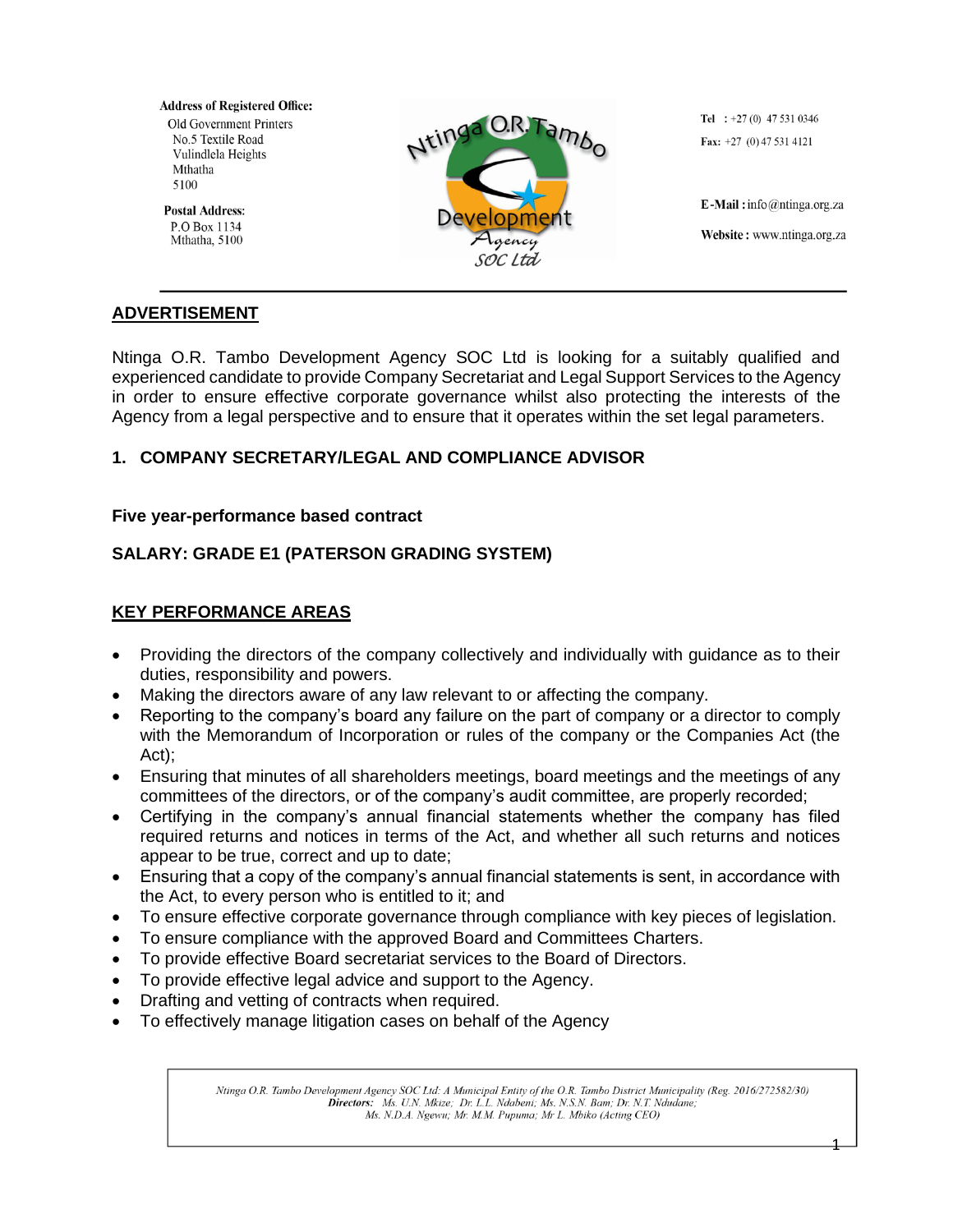## **Post Requirements**

#### **Minimum Educational Qualifications required**

- LLB Degree or related qualification.
- Registration with a relevant recognized body for Chartered Secretaries will be an added advantage.
- The incumbent should have acquired the Certificate in Municipal Finance Management Programme (MFMP), or attain it within 18 months after employment.
- Valid Driving License.

## **Desired Experience:**

- 5 years proven experience as a Legal Practitioner in commercial/ corporate governance.
- Must be an admitted attorney.
- Experience in interpretation and application of relevant legislation, drafting and vetting contracts, sourcing and providing legal opinions and managing litigation.
- Practical knowledge of the Companies Act and other legislation applicable to Ntinga and corporate governance principles.
- Experience in providing Board Secretarial services including ensuring sound corporate governance.
- Understanding of labour relations.

## **Special skills, mental or personality requirements:**

• Must be able to demonstrate Intellectual, Emotional, Physical skills and abilities.

Kindly forward your application, comprehensive CV, certified copies of qualifications, ID and driving license to: **The Head: Corporate Services**

Ntinga O.R. Tambo Development Agency, SOC Ltd

No.5 Textile Road, Vulindlela Heights, Mthatha 5099

#### **or Post to P.O. Box 1134 Mthatha, 5099.**

or **Email to [recruitment@ntinga.org.za](mailto:recruitment@ntinga.org.za)**

Failure to submit any of the documents listed above will result in disqualification of your application.

# **Ntinga O.R. Tambo Development Agency, SOC Ltd is an equal opportunity employer, people with disabilities and women are encouraged to apply. Preference will be given to African Female in terms of Ntinga's Employment Equity Plan.**

The Board reserves the right not to continue with the interviews and appointment if it feels no suitable candidate could be found. **If you do not hear from us within 30 days after the closing date, you may regard your application as unsuccessful**.